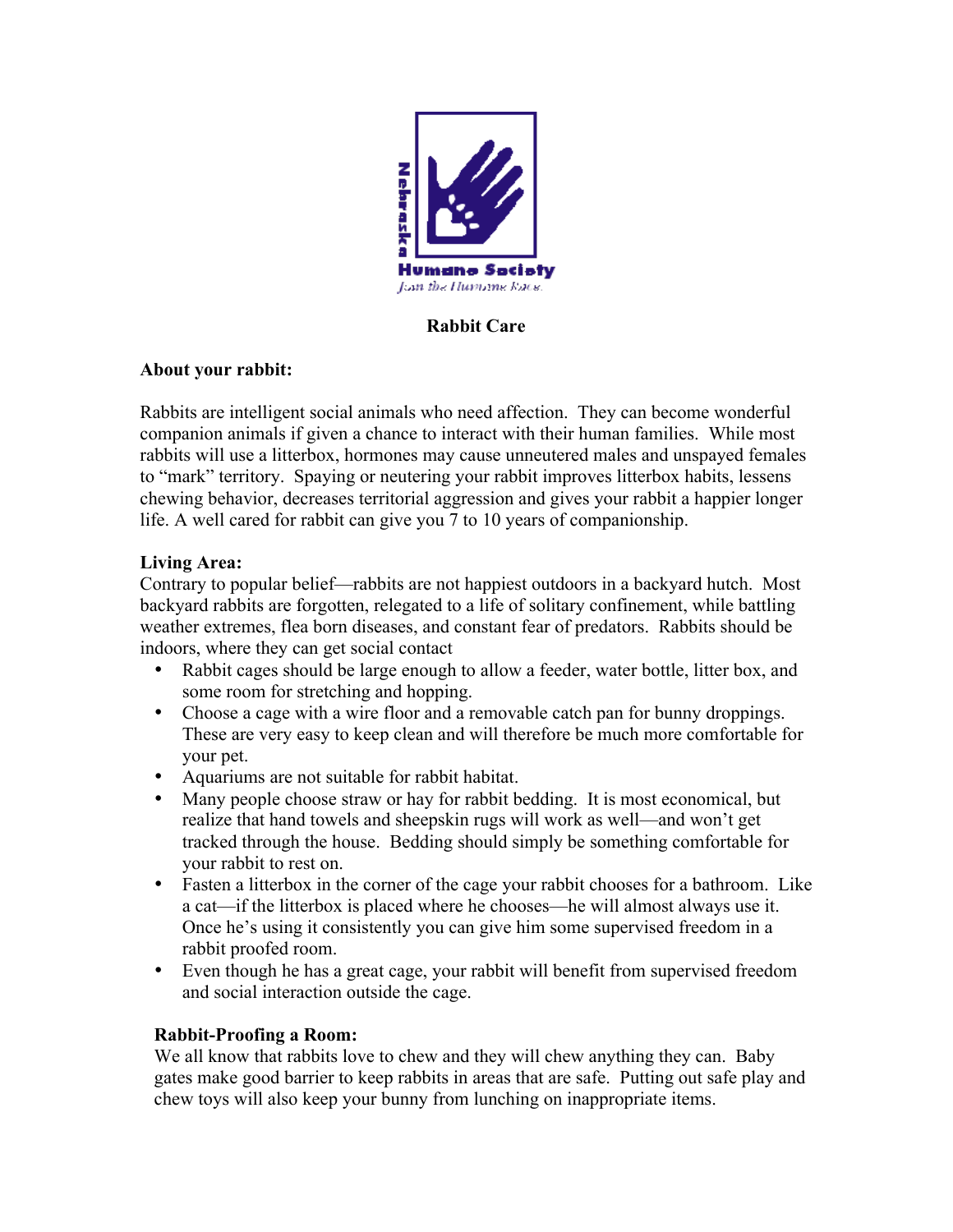Electrical cords should be pulled up out of reach or encased in vinyl tubing to prevent your rabbit from shocking himself. Get them way up! Your rabbit will stand on his hind legs to reach tempting items—so that can be a long stretch.

Carpet should be tacked down, or covered with plastic runners. If your bunny won't leave an area alone try putting a dab of perfume on the spot (bunnies noses are very sensitive and they avoid strong odors).

Get down on Rabbit level to find nooks and crannies where your bun can get wedged. If you don't want to spend the afternoon fishing him out from behind the fridge—block it off.

Raise or remove houseplants—many can be poisonous.

Cover raise or remove any furniture that you don't want damaged. A short burst of water from a spray bottle to a bunny's face will quickly tell the offender that the item he's sampling is off limits.

#### Nutrition:

Rabbits do well with rabbit pellets, but they also need supplemental grass hay which should be given unrestricted every day. Fresh vegetables and special bunny treats like yoghurt drops are welcome additions to the daily diet. Plenty of fresh water should be available preferably via a water bottle with a steel ball bearing. (Crocks work too but strong back legs can easily kick over even a heavy crock, and that creates a mess.)

#### Toys:

Bunnies need toys for mental and physical exercise. They love anything they can climb into, or pick up and make noise with. Some toys your bunny might enjoy are:

- Stainless steel measuring cups
- Stainless steel spoons
- Tin cans (no sharp edges)
- Oatmeal containers
- Hand towels
- Wire balls with bell inside
- Golf balls
- Cardboard boxes
- Apple branches
- Paper bags
- Parrot toys
- Dried out pine cones
- Downey balls
- News paper(no color)
- Phone books
- Baby rattles
- Wooden blocks
- Metal bowls
- Key-ring with keys